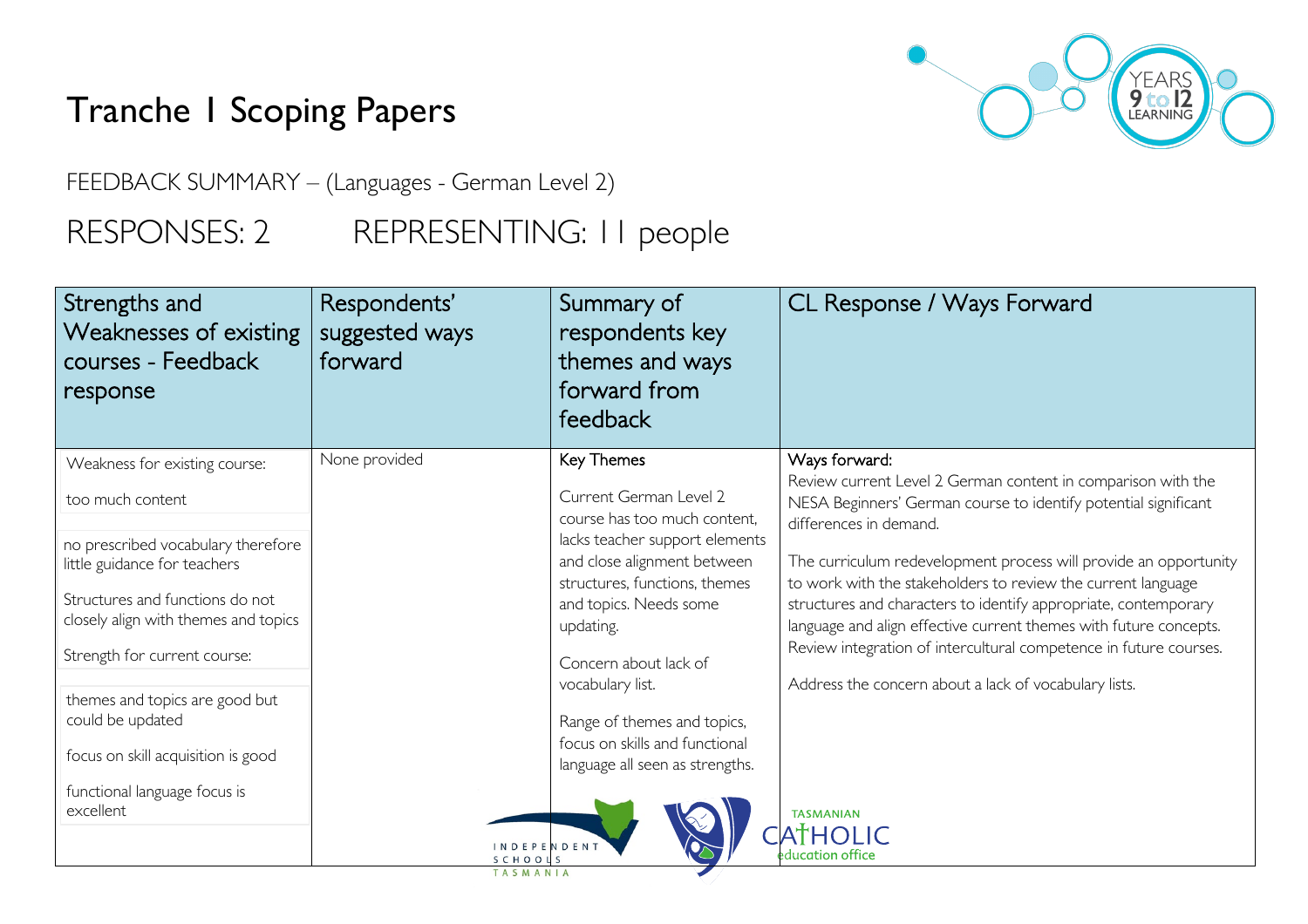|                                                                                                                                                                                                  |               | Ways forward<br>There were no suggested ways<br>forward.                                                                                                           | Draw on the current strengths of functional language and skill<br>acquisition to gradually build learners' language skills.                                                                                                                                                                          |
|--------------------------------------------------------------------------------------------------------------------------------------------------------------------------------------------------|---------------|--------------------------------------------------------------------------------------------------------------------------------------------------------------------|------------------------------------------------------------------------------------------------------------------------------------------------------------------------------------------------------------------------------------------------------------------------------------------------------|
| The main aspects to address in the<br>new course, that would improve<br>on the current version are:<br>- clear, straight-forward criteria<br>- Adding a vocabulary list to<br>modules and themes | None provided | <b>Key Themes</b><br>Respondents indicated a need<br>to review assessment, content<br>and cultural understanding<br>criterion in current Level 2<br>German course. | Ways Forward:<br>Respondents' concerns are noted and will be considered during the<br>course development process.<br>It will be important to review content and language to ensure it is<br>current, but also important to ensure that appropriate level of<br>complexity in the course is achieved. |
| - Reduce the number of<br>grammatical structures required                                                                                                                                        |               |                                                                                                                                                                    | Investigate what and how the knowledge, skills and understanding<br>could be assessed.                                                                                                                                                                                                               |
| - Criteria 5 is difficult to assess:<br>cultural understanding is<br>embedded in all writing and<br>listening                                                                                    |               | Ways forward<br>There were no suggested ways<br>forward.                                                                                                           | Investigate integration of intercultural competence in future courses.                                                                                                                                                                                                                               |

| Course Rationale -<br>Feedback response | Respondents'<br>suggested ways<br>forward | Summary of<br>respondents key<br>themes and ways<br>forward from<br>feedback | CL Response / Ways Forward                                           |
|-----------------------------------------|-------------------------------------------|------------------------------------------------------------------------------|----------------------------------------------------------------------|
| The team felt that it had to            | None provided                             | Key Themes                                                                   | Ways forward:                                                        |
| disagree with the first question as     |                                           | Some responses disagreed with                                                | Clarify difference between Rationale and Course Description.         |
| dot points two and three are not        |                                           | the course rationale as it did                                               | Redraft Rationale to ensure it fulfils the intended role.            |
| articulated in the rationale i.e what   |                                           | not provide the information                                                  | Share draft course description at future consultation opportunities, |
| is meant by chosen content?             |                                           | they were seeking.                                                           | including the Draft CCAFL.                                           |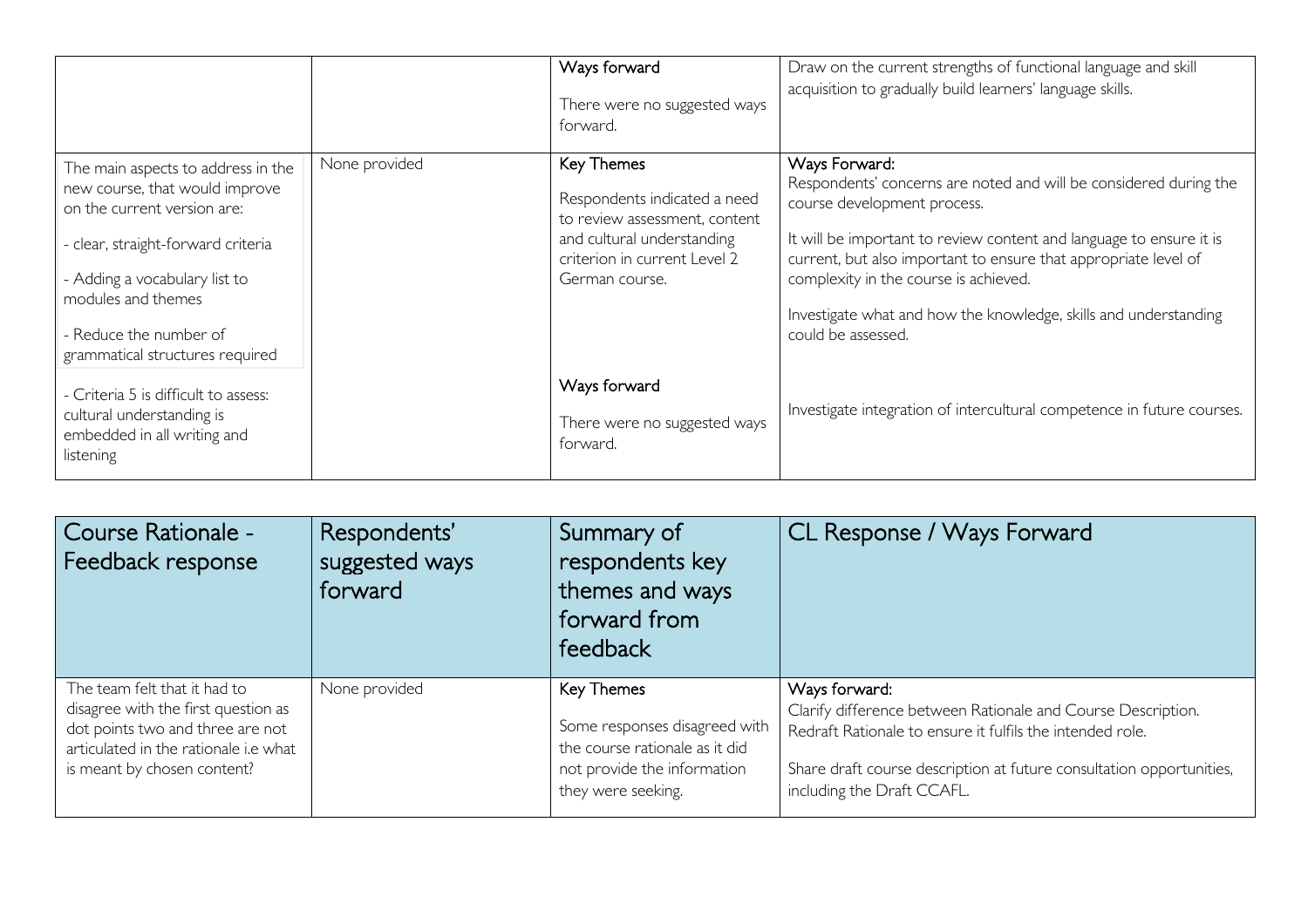|                                                                                                                                                                                                                                                                                                                                                                                                        |                                                                                                                                                                                                                                                                                                       | Language/terminology was<br>unclear because it lacked<br>details.<br>Ways forward<br>Clarify how the modules will<br>work.                                                                                                                                                                                                                     | Collaboratively explore contemporary terminology (e.g. concepts,<br>perspectives etc) for inclusion in the course.                                                                                                                                                                              |
|--------------------------------------------------------------------------------------------------------------------------------------------------------------------------------------------------------------------------------------------------------------------------------------------------------------------------------------------------------------------------------------------------------|-------------------------------------------------------------------------------------------------------------------------------------------------------------------------------------------------------------------------------------------------------------------------------------------------------|------------------------------------------------------------------------------------------------------------------------------------------------------------------------------------------------------------------------------------------------------------------------------------------------------------------------------------------------|-------------------------------------------------------------------------------------------------------------------------------------------------------------------------------------------------------------------------------------------------------------------------------------------------|
| The Rationale seems<br>reasonable, however, we are<br>not sure how the "Personal,<br>Community and Global<br>perspectives" relate to the<br>concepts of the CCFAL<br>Framework - this appears to be<br>an added extra complexity that<br>makes the rationale unclear and<br>may be unnecessary. The<br>alignment with the CCAFL<br>framework is hard to comment<br>on without seeing the<br>framework. | While the three modules have<br>not yet been defined, it should<br>be clarified in the Course Design<br>that in order to complete the<br>designated level, students must<br>have studied and passed all three<br>modules in a designated order.<br>Cumulative modules are<br>necessary for languages. | Key Themes<br>Lack of clarity in the Rationale.<br>Concern regarding the use of<br>Perspectives.<br>Lack of knowledge of the Draft<br>Collaborative Curriculum and<br>Assessment Framework for<br>Languages (CCAFL) caused<br>concern.<br>Ways forward<br>Clarify structure of the<br>German Level 2 course, ensure<br>continuity of learning. | Ways forward:<br>The need for clarity in articulating the modules (designated by<br>concept) and the perspectives is noted for further development.<br>Clarify structure of the Level 2 German course, including the use of<br>concepts to shape each module and ensure continuity of learning. |

The course rationale is appropriate and clearly describes:

- the intended audience,
- why the chosen content is important for students and outlines the broad scope of learning to be expected
- the particular skills knowledge and understandings students will develop

| Strongly Agree | Agree | Neither agree nor disagree | • Disagree | Strongly disagree |
|----------------|-------|----------------------------|------------|-------------------|
|                |       |                            |            |                   |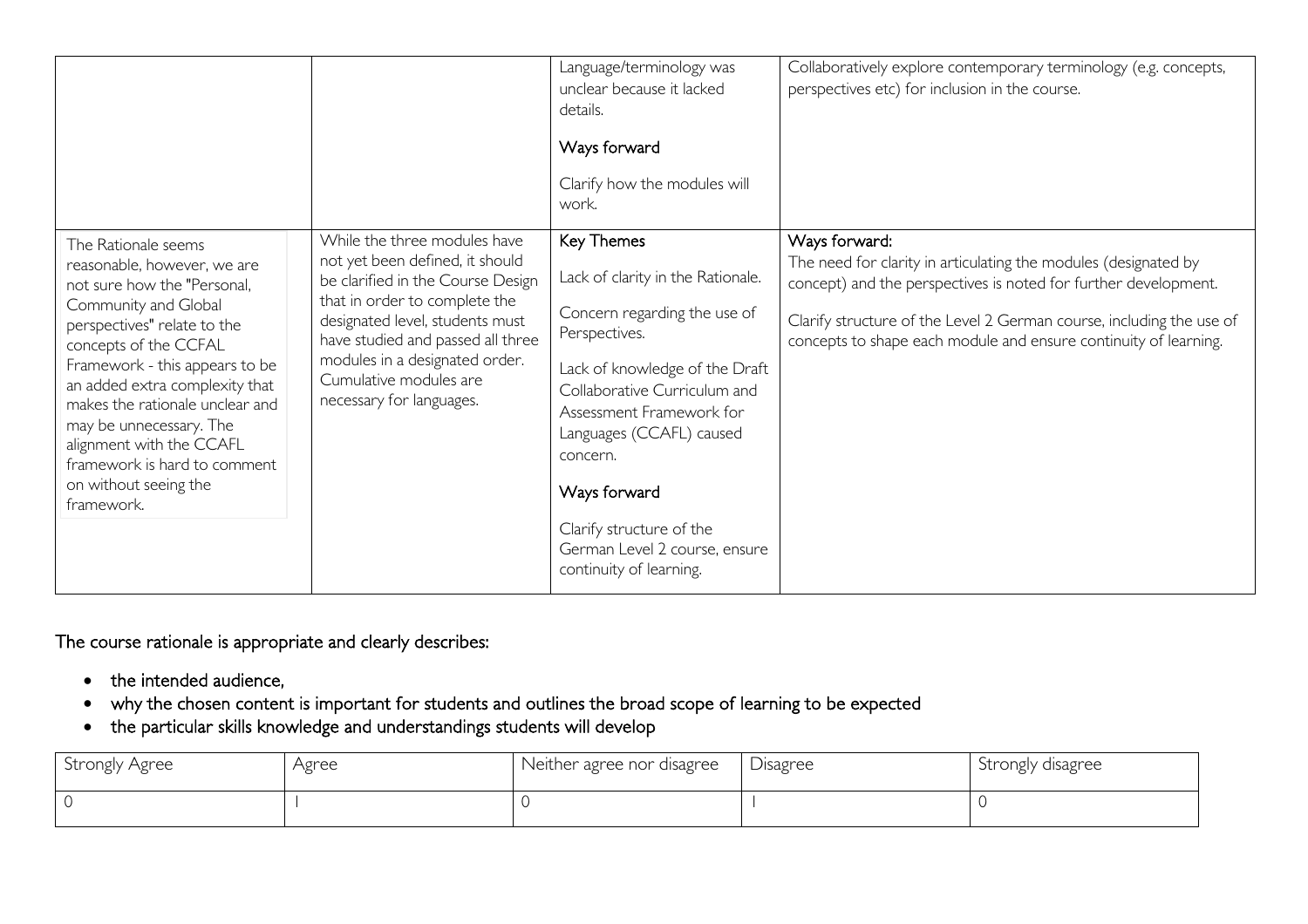#### Ways Forward:

Different respondents took different approaches here. Further detail to be provided at future consultation opportunities will add clarity to this and the rationale will be revised accordingly.

#### In considering the focus areas identified in the Years 9 to 12 Curriculum Framework and this course rationale, do you believe the course is placed in the appropriate focus area?

| Strongly Agree | Agree | Neither agree nor disagree | $\vert$ Disagree | Strongly disagree |
|----------------|-------|----------------------------|------------------|-------------------|
|                |       |                            |                  |                   |

### Ways Forward:

Consistent support for the placement of German Level 2 in Discipline-based Study, course development to progress as planned.

| <b>General Capabilities -</b><br>Feedback response | Respondents'<br>suggested ways<br>forward                                                                                                                                                                                                                                                                                                                                                                                                                                                                                                                         | Summary of<br>respondents key<br>themes and ways<br>forward from<br>feedback                                                                                                                                                                                                                                                                                              | CL Response / Ways Forward                                                                                                                                                                                                                                                                                                                                                                                                                                                                                                                                                                                                                                                                                                                                                                                                                             |
|----------------------------------------------------|-------------------------------------------------------------------------------------------------------------------------------------------------------------------------------------------------------------------------------------------------------------------------------------------------------------------------------------------------------------------------------------------------------------------------------------------------------------------------------------------------------------------------------------------------------------------|---------------------------------------------------------------------------------------------------------------------------------------------------------------------------------------------------------------------------------------------------------------------------------------------------------------------------------------------------------------------------|--------------------------------------------------------------------------------------------------------------------------------------------------------------------------------------------------------------------------------------------------------------------------------------------------------------------------------------------------------------------------------------------------------------------------------------------------------------------------------------------------------------------------------------------------------------------------------------------------------------------------------------------------------------------------------------------------------------------------------------------------------------------------------------------------------------------------------------------------------|
| No                                                 | We are answering no to this<br>question due to the lack of<br>information provided in the<br>scoping papers concerning<br>content. Moreover, we are<br>concerned that these general<br>capabilities will be formally<br>assessed, simply adding to<br>teacher workload and taking<br>time away from planning and<br>delivery of relevant content.<br>These capabilities are reminiscent<br>of the Key competencies that<br>were adopted and abandoned by<br>TASC in the past. The 6 general<br>capabilities have already been<br>addressed through the Australian | Key Themes.<br>There is a need to clarify how<br>the General Capabilities would<br>be used, whether they would<br>be assessed etc. Support for<br>inclusion is varied.<br>Concern that perceived past<br>weaknesses in curriculum<br>design will be repeated if<br>incorporation of GC is not<br>judicious.<br>Recognise Languages as<br>evidence of the literacy "tick". | Ways Forward:<br>Positions regarding the incorporation of General Capabilities in<br>courses to be clarified and communicated.<br>Acknowledging that there is a difference of opinion across<br>regarding the role of General Capabilities, the use of these in<br>course development will be relevant, logical, serve a purpose and<br>contribute to the learner's engagement with German.<br>What is referred to as the "Literacy tick" is the Reading, Writing<br>and Communication (in English) standard. The incorporation of<br>the level of English and the evidence of this required to meet the<br>standard as currently defined may detract from the focus of the<br>course and time spent on language learning.<br>The opportunity to meet the Computers and the Internet<br>standard (ICT tick) can be explored during course development. |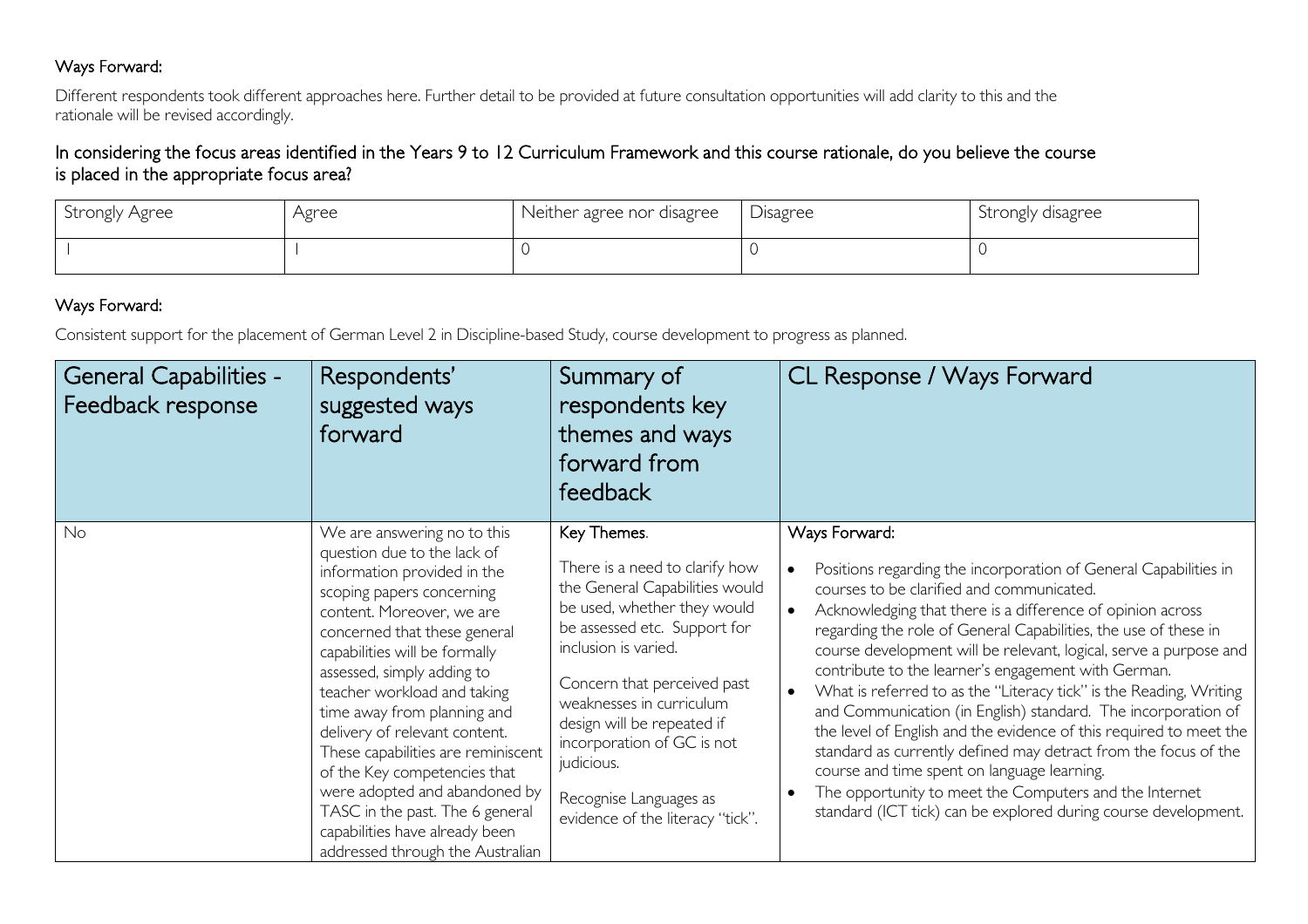|     | Curriculum since its inception<br>and the intention is for 11 years<br>of schooling (F-10). Therefore,<br>there should be no need for<br>duplication in years 11 and 12.                                                                                                                                                                                                                     |           |
|-----|----------------------------------------------------------------------------------------------------------------------------------------------------------------------------------------------------------------------------------------------------------------------------------------------------------------------------------------------------------------------------------------------|-----------|
| Yes | All the general capabilities are<br>highly relevant to the study of<br>languages, especially ethical<br>understanding and intercultural<br>understanding. It is also a learning<br>area that requires a high degree<br>of literacy in students and<br>therefore should be designed to<br>be eligible for the reading and<br>writing capability with TASC and,<br>indeed, the ICT capability. | As above. |

| <b>Cross Curriculum</b><br>Priorities - Feedback<br>response                                                                                                                                                                                                                                                                                                                                                                                                                                 | Respondents'<br>suggested ways<br>forward | Summary of<br>respondents key<br>themes and ways<br>forward from<br>feedback                                                                                                                                          | CL Response / Ways Forward                                                                                                                                                                                                                                                                                   |
|----------------------------------------------------------------------------------------------------------------------------------------------------------------------------------------------------------------------------------------------------------------------------------------------------------------------------------------------------------------------------------------------------------------------------------------------------------------------------------------------|-------------------------------------------|-----------------------------------------------------------------------------------------------------------------------------------------------------------------------------------------------------------------------|--------------------------------------------------------------------------------------------------------------------------------------------------------------------------------------------------------------------------------------------------------------------------------------------------------------|
| This is extremely difficult to<br>comment on now, as we have not<br>been given enough direction on the<br>content of any new Foundation<br>language course. These types of<br>priorities are more clearly identified<br>and incorporated once writers have<br>a general sense of where a course<br>is heading. Some of these priorities<br>could possibly fit some languages<br>but at this stage things are too<br>vague. It is also artificial to imply<br>that all courses should include | None provided                             | Key Themes<br>Concern that the CCP should<br>not automatically be included<br>without consideration for the<br>nature of the course. Varied<br>support for the inclusion of<br>CCP.<br>Ways Forward<br>None provided. | Ways Forward:<br>The position regarding the incorporation of Cross Curriculum<br>Priorities in courses to be clarified and communicated.<br>During course development there will be consultation with<br>stakeholders as to where and how Cross Curriculum Priorities can<br>be incorporated as appropriate. |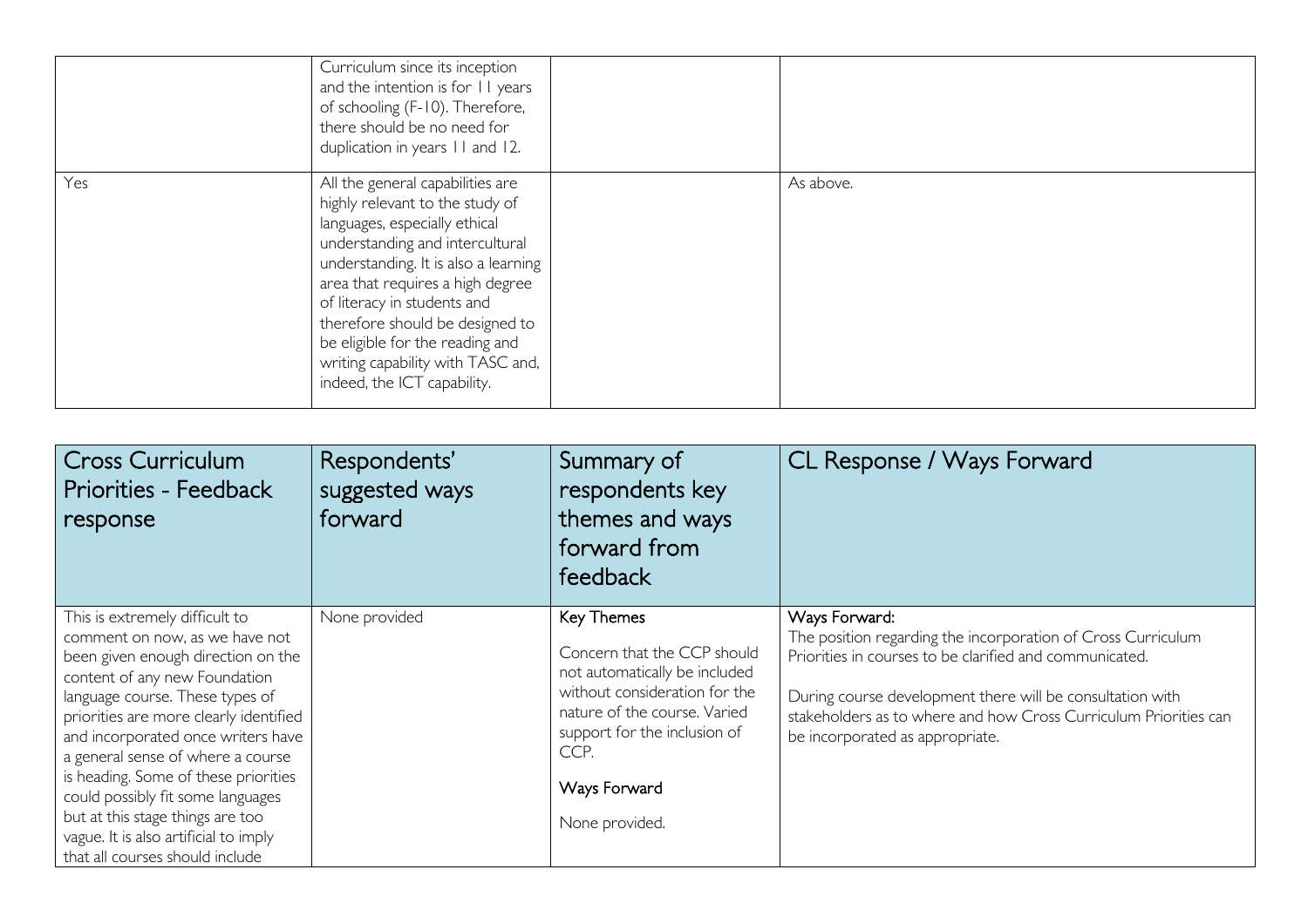| Cross Curriculum Priorities when<br>they may not be appropriate. By<br>overlaying the courses with the<br>CCPs without considering the<br>unique nature and content of a<br>course is reductive as it trivialises<br>the main focus of a course and<br>therefore impacts on the student's<br>learning experience.                                                                                                                                                                        |               |           |
|------------------------------------------------------------------------------------------------------------------------------------------------------------------------------------------------------------------------------------------------------------------------------------------------------------------------------------------------------------------------------------------------------------------------------------------------------------------------------------------|---------------|-----------|
| We are assuming that the cross<br>curriculum priorities referred to<br>are those of the Australian<br>curriculum: sustainability, Aboriginal<br>and Torres Strait Islander histories<br>and culture and Asia and Australia's<br>engagement with Asia. Sustainability<br>is the only cross curriculum priority<br>relevant to the European languages<br>syllabuses, and is highly relevant.<br>Asia and Australia's engagement<br>with Asia is highly relevant to the<br>Asian languages. | None provided | As above. |

| Core concepts, big<br>ideas, essential learning<br>or important<br>considerations -<br>Feedback response                                                                                                              | Respondents'<br>suggested ways<br>forward | Summary of<br>respondents key<br>themes and ways<br>forward from<br>feedback                                                     | CL Response / Ways Forward                                                                                                                                                                                                                            |
|-----------------------------------------------------------------------------------------------------------------------------------------------------------------------------------------------------------------------|-------------------------------------------|----------------------------------------------------------------------------------------------------------------------------------|-------------------------------------------------------------------------------------------------------------------------------------------------------------------------------------------------------------------------------------------------------|
| Please find below a list of our<br>concerns about the current scoping<br>documents. We find it impossible<br>to make any suggestions given the<br>extremely generic nature of these<br>scopes. We would not know what | None provided                             | <b>Key Themes</b><br>Respondents indicated there<br>was a lack of information<br>provided for teachers in the<br>Scoping Papers. | Ways Forward:<br>Further consultation opportunities with stakeholders will be used to<br>share information about:<br>o the structure of proposed courses<br>o the use of concepts to shape the three modules (Identity,<br>Responsibility and Legacy) |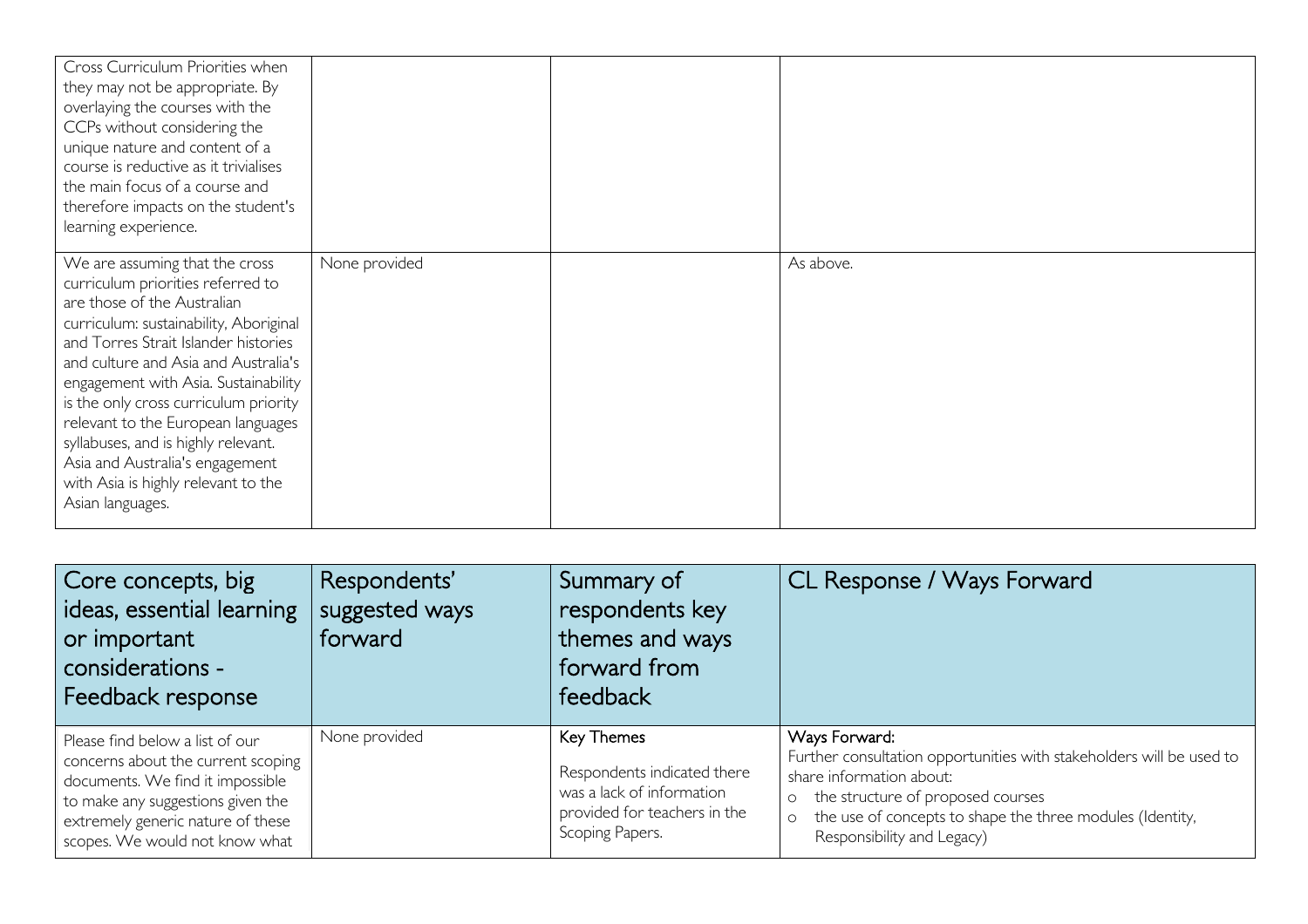| we were making suggesting about<br>as the descriptions included in the<br>scopes are too general.<br>Our concerns are as follows:<br>How the course will be<br>constructed?<br>Themes? Topics? Concepts?<br>How will it be assessed?<br>Will we still be using criterion-<br>based assessment?<br>Do we assess the general<br>capabilities alongside the macro-<br>skills or are they embedded or are<br>they assessed separately? Workload<br>for both teachers and students?<br>Are the 3 modules stand alone and<br>individually assessed? if so, does this<br>mean they can be done in any<br>order? This would not work at all<br>for languages whose knowledge<br>and skills are sequentially taught and<br>acquired. Modularisation does not<br>work for languages.<br>Other questions:<br>These scopes do not give you a<br>clear idea of how this syllabus will<br>look in a classroom.<br>Will we be able to use our current<br>materials or will we need to<br>completely change all our teaching<br>materials?<br>Do we now have a new macro-skill | The Scoping Papers have raised<br>a large amount of questions<br>with teachers, including<br>implications for script-based<br>languages<br>Need significant clarifications<br>for teachers around themes.<br>perspectives, GC, etc<br>What is "viewing"?<br>Ways Forward<br>Listen to stakeholders' views on<br>themes, perspective, balance of<br>skills, unsuitability of<br>modularisation etc | the use of perspectives (Personal, Community and Global) to<br>$\circ$<br>provide a relationship for each of the concepts<br>and to gather further feedback.<br>Positions regarding the incorporation of Cross Curriculum Priorities<br>and General Capabilities in courses, as well as assessment, to be<br>clarified, communicated and applied within the development of the<br>course. |
|----------------------------------------------------------------------------------------------------------------------------------------------------------------------------------------------------------------------------------------------------------------------------------------------------------------------------------------------------------------------------------------------------------------------------------------------------------------------------------------------------------------------------------------------------------------------------------------------------------------------------------------------------------------------------------------------------------------------------------------------------------------------------------------------------------------------------------------------------------------------------------------------------------------------------------------------------------------------------------------------------------------------------------------------------------------|---------------------------------------------------------------------------------------------------------------------------------------------------------------------------------------------------------------------------------------------------------------------------------------------------------------------------------------------------------------------------------------------------|-------------------------------------------------------------------------------------------------------------------------------------------------------------------------------------------------------------------------------------------------------------------------------------------------------------------------------------------------------------------------------------------|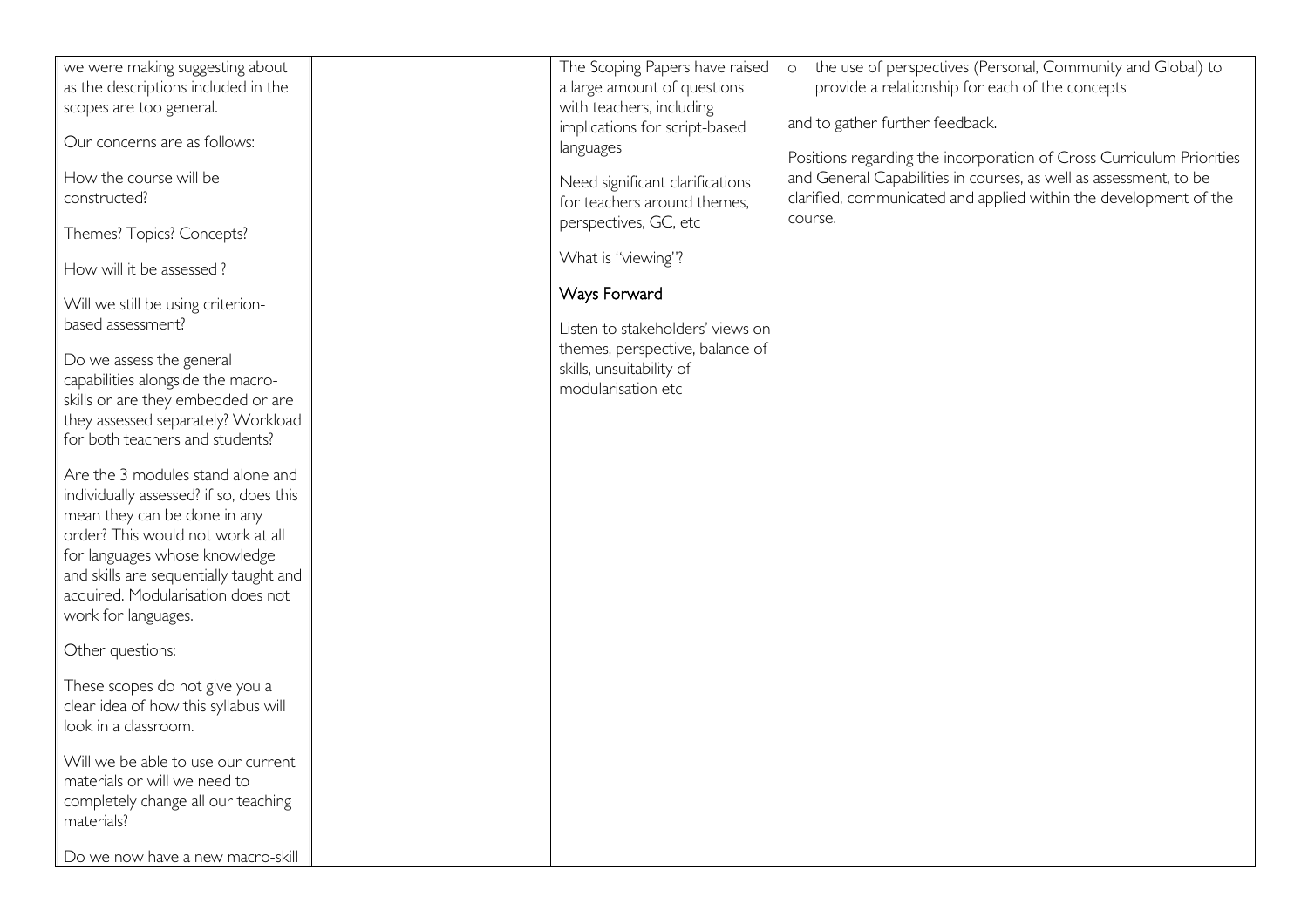| called "viewing"? How does that fit   |               |           |
|---------------------------------------|---------------|-----------|
| with languages? A definition and      |               |           |
| examples are required.                |               |           |
|                                       |               |           |
| All languages scope look the same.    |               |           |
| Why is this the case when there       |               |           |
| are clear differences between         |               |           |
| script and non-script based           |               |           |
|                                       |               |           |
| languages? This does not seem to      |               |           |
| have been taken into account.         |               |           |
|                                       |               |           |
| Overall, the scopes seem to be full   |               |           |
| of general statements which do not    |               |           |
| clarify the way forward in            |               |           |
| developing the courses. It would be   |               |           |
| very easy to approve these scopes     |               |           |
| but the consequences of doing so      |               |           |
| cannot be foreseen due to the         |               |           |
| nature of the documents. In short,    |               |           |
| the scopes tell us nothing but do     |               |           |
| raise many red flags in their current |               |           |
| form because they lack any useful     |               |           |
| information that allows us to         |               |           |
| interact with the document, make      |               |           |
| observations and offer informed       |               |           |
|                                       |               |           |
| opinions.                             |               |           |
|                                       |               |           |
| Suggestions for the themes,           | None provided | As above. |
| vocabulary and structures that sit    |               |           |
| under each of the core concepts       |               |           |
| could be done through discussion      |               |           |
| with Languages teachers - we          |               |           |
| propose a working party during        |               |           |
| exam week. While big concepts are     |               |           |
| useful as a way of providing          |               |           |
| overarching structure to the          |               |           |
|                                       |               |           |
| courses, there would need to be       |               |           |
| fairly prescribed themes under        |               |           |
| each of these that have a defined     |               |           |
| vocabulary set and allow for the      |               |           |